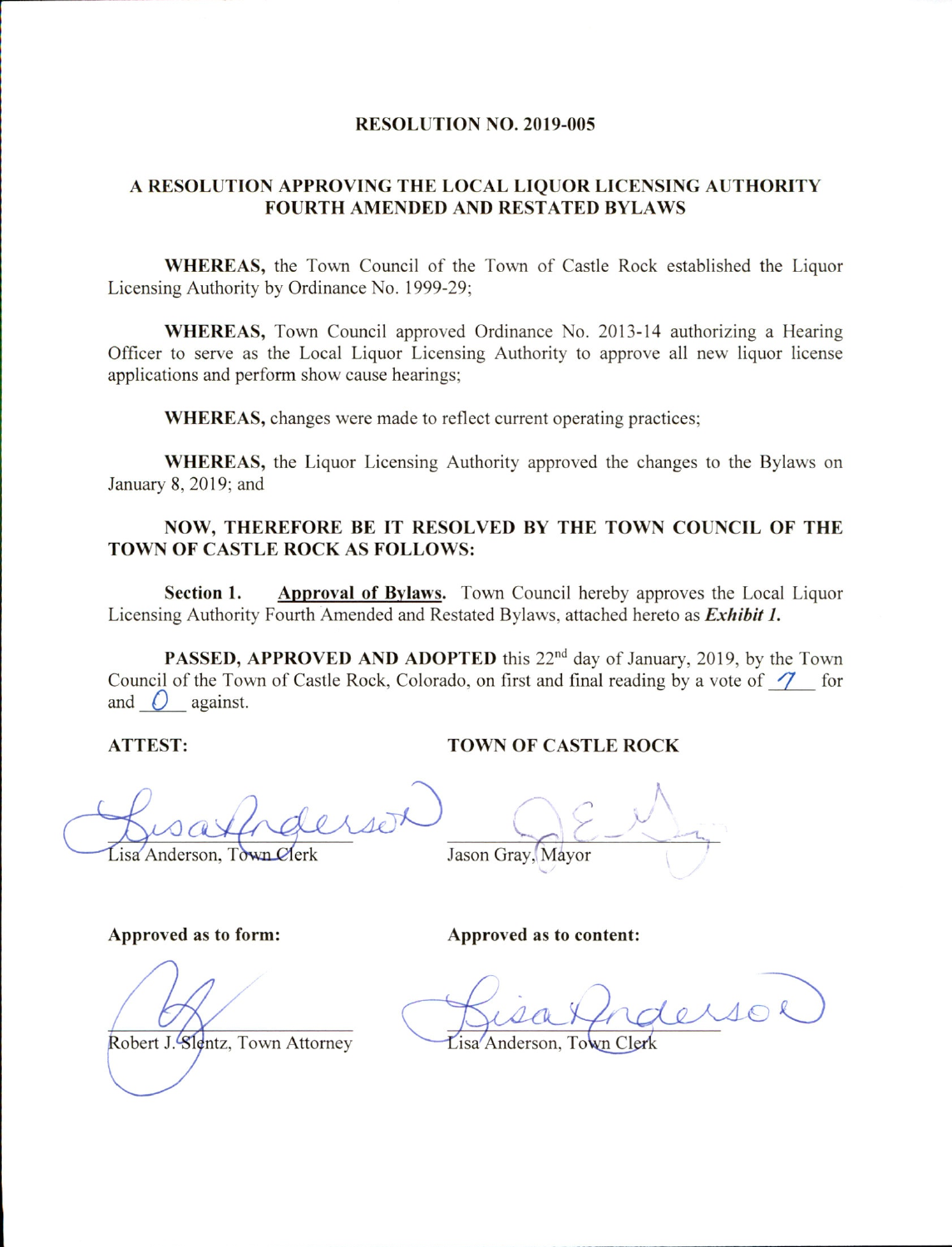#### TOWN OF CASTLE ROCK

#### LOCAL LIQUOR LICENSING AUTHORITY

#### FOURTH AMENDED AND RESTATED BYLAWS

#### 1. Applicability of Rules

- A. Applicability. In addition to the ordinances of the Town of Castle Rock and the Colorado Liquor and Beer Codes and related regulations, these rules shall govern all proceedings before the Local Liquor Licensing Authority (the "Authority") of the Town of Castle Rock.
- B. Effective Date. The effective date of these bylaws shall be January 8, 2019.
- C. Amendments. The Authority may amend these bylaws from time to time. Said revisions shall become effective upon approval by the Authority.
- D. Conflicts. If any of these bylaws shall conflict with any provision of the laws of the state or the rules of the state licensing authority pertaining to the Colorado Liquor or Beer Codes and related regulations, the provisions of state law or state regulations shall govern.

#### II. Hearing Officer

- A. Function. The Authority consists of a Hearing Officer appointed by and shall serve at the pleasure of Town Council per 2.17.010 of the Town of Castle Rock Municipal Code.
- B. Duties. The Authority shall be responsible for conducting public hearings for new liquor licenses, show cause hearings, or any hearing scheduled by the Town Clerk. The Authority would be responsible for signing all documents concerning the Authority's business per Section 2.17 of the Town of Castle Rock Municipal Code. The Authority shall have the power to rule on admissibility of evidence, and make similar hearing related rulings, and when necessary, grant continuances.
- C. Alternate Hearing Officer. In the event the appointed Hearing Officer is unavailable, has a conflict of interest, or is no longer able to continue to serve in that capacity, the Castle Rock Municipal Judge or Alternative Municipal Judges may serve as the Hearing Officer until a formal appointment can be made by Town Council.

#### HI. Staff

A. Town Clerk. The Town Clerk or her representative shall serve as secretary to the Authority and shall be responsible for preparing summary minutes for all meetings.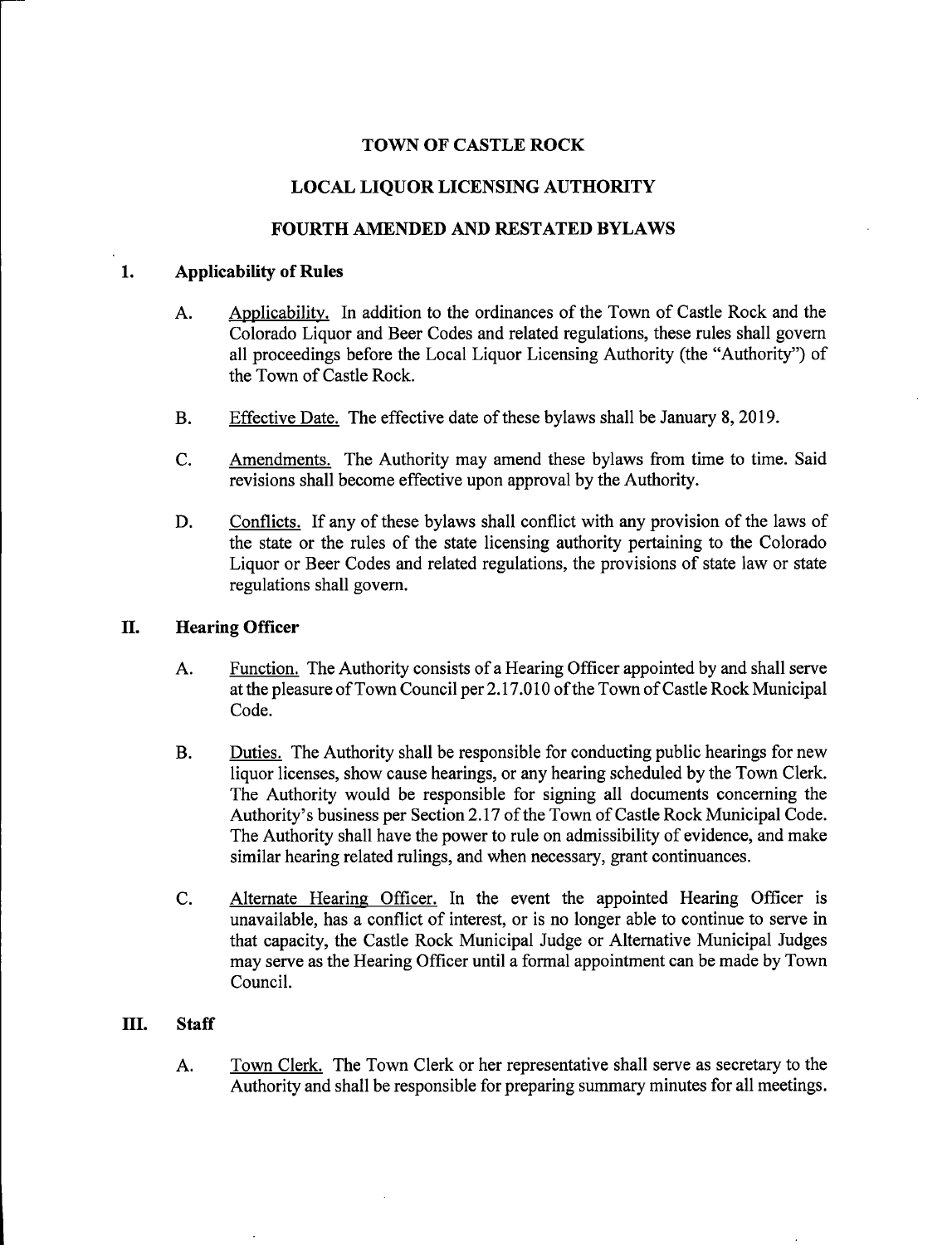The Town Clerk or her representative shall receive all applications and coordinate information on all matters going before the Authority. The Town Clerk or her representative shall administer oaths and issue subpoenas on behalf of the Authority. The Town Clerk may administratively approve all liquor license applications outlined in Chapter 2.17.020 of the Town of Castle Rock Municipal Code.

B. Town Attorney. The Town Attorney, or his representative, shall attend meetings of the Authority when requested by the Authority. The Town Attorney or his representative shall advise the Authority on legal matters pertaining to the matters being discussed, and shall make recommendations to the Authority and may take part in the discussions, but shall have no vote in the meetings of the Authority.

#### IV. Public Hearings

- A. Hearings on New License Applications.
	- 1. All new license application hearings before the Authority shall be public and shall be conducted in a manner prescribed by the Authority.
	- 2. The applicant shall be entitled to representation by an attorney, but no one other than a licensed attomey may represent the applicant at the hearing.
	- 3. Petitions may be circulated within the neighborhood under consideration by a one of the petition companies listed on the Town website. Said petitions shall be submitted to the town clerk no later than two business days before the hearing.

#### B. Show Cause Hearings.

- 1. Upon complaint or upon the Authority's motion, the Authority shall consider whether evidence, if substantiated, would constitute a violation of the Colorado Liquor or Beer Codes and related regulations. The Authority shall set a time and place for a hearing of the matter and shall give the licensee or permit holder timely notice of the date and time established for a show cause hearing at which time the licensee or permit holder will be required to show cause why a penalty should not be imposed if a violation is found.
- 2. Such notice shall contain a brief description of the grounds for conducting the hearing. The hearing shall be held as soon as is reasonably possible, but in no event shall it be held sooner than fourteen (14) days after notice has been mailed or delivered to the licensee or permit holder.
- 3. All show cause hearings before the Authority shall be public and shall be conducted in a manner prescribed by the Authority.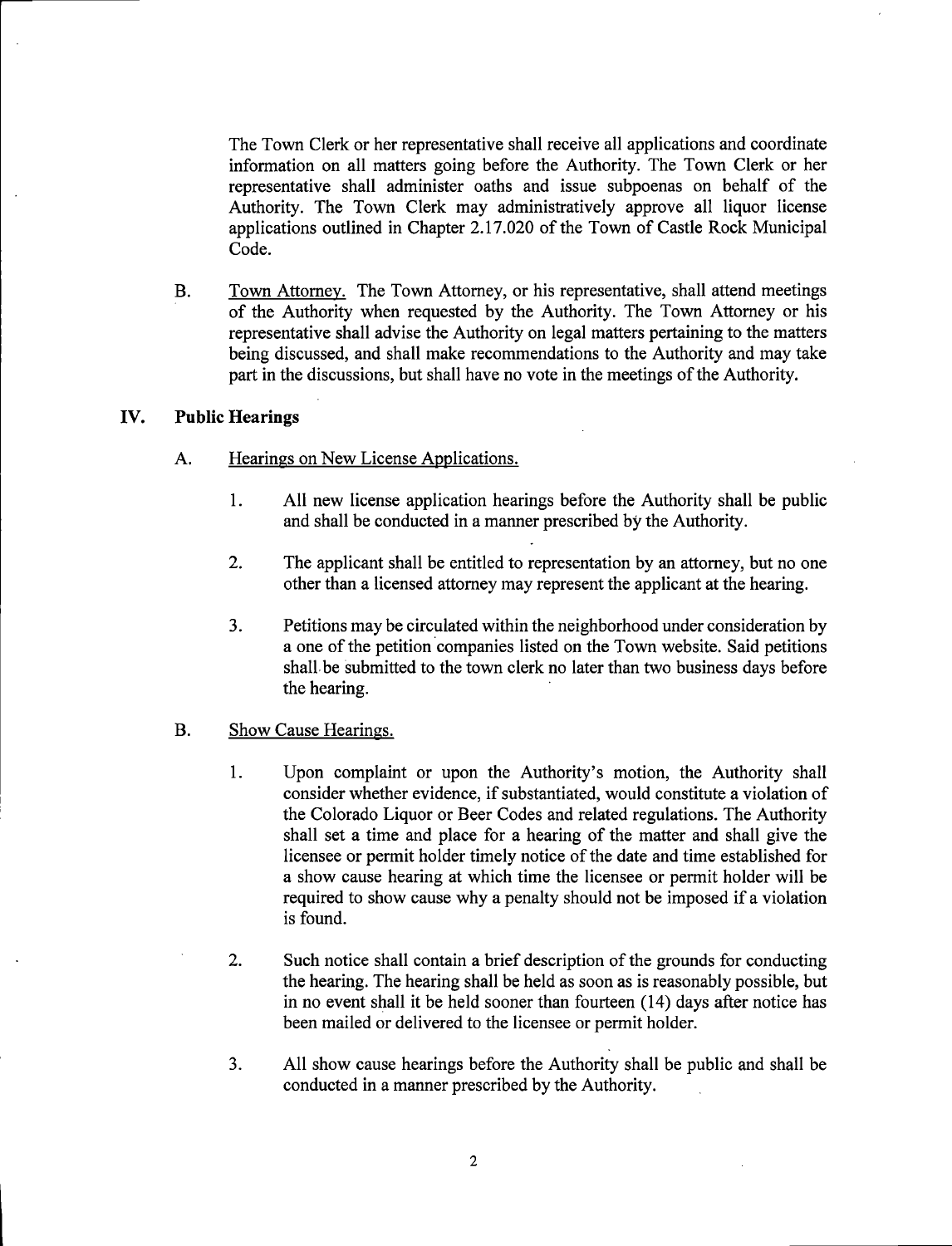- 4. The municipal prosecutor or outside counsel may represent the Town and have the ability to negotiate plea agreements including, but not limited, to a fine in lieu of suspension or any reasonable remedy under the law.
- 5. The licensee or permit holder shall be entitled to representation by an attorney, but no one other than a licensed attorney may represent the licensee or permit holder at the hearing.
- 6. Any party shall have the opportunity to cross-examine any witness presented by another party.
- 7. At the conclusion of a hearing, the Authority may immediately render a verbal decision on the record, or may take the case under advisement and render a written decision thereafter.
- 8. If, prior to the public hearing, the licensee or permit holder and the prosecuting attorney reach agreement as to the alleged violations and penalty, they may jointly present such stipulation to the Authority at, or prior to, the public hearing. The Authority may, in its discretion, accept or reject the stipulation. If said stipulation is rejected, the show cause hearing shall proceed.
- 9. The Authority may consider sentencing guidelines as promulgated by the Authority in determining the appropriate sentence for licensees or permit holders found in violation of the Colorado Liquor or Beer Codes or related regulations.

#### V. Conflicts of Interest and Impartiality

- A. The state statutes prohibit the Authority from performing an official act that directly and substantially affects to their economic benefit a business or undertaking in which they have a substantial financial interest or are engaged as counsel, consultant, representative or agent. Although the Authority may seek legal advice from the Authority Attorney, it is the responsibility of the Authority to identify and disclose any such statutory conflicts, or potential conflicts, of interest in advance of any hearing or application that comes before the Authority and to refrain from voting when required by law.
- B. The Authority shall not independently investigate matters or applications that are to appear before the Authority in its quasi-judicial capacity, and shall avoid  $ex$  parte contacts regarding such quasi-judicial matters and applications. Any and all ex parte contacts shall be disclosed on the record of the proceeding and the Authority shall state whether such contact will influence his or her decision or otherwise impact the Authority's ability to render a decision based solely on the evidence presented at the quasi-judicial hearing. If the ex parte contact would cause a reasonable person to conclude that the Authority is no longer impartial, the

 $\overline{3}$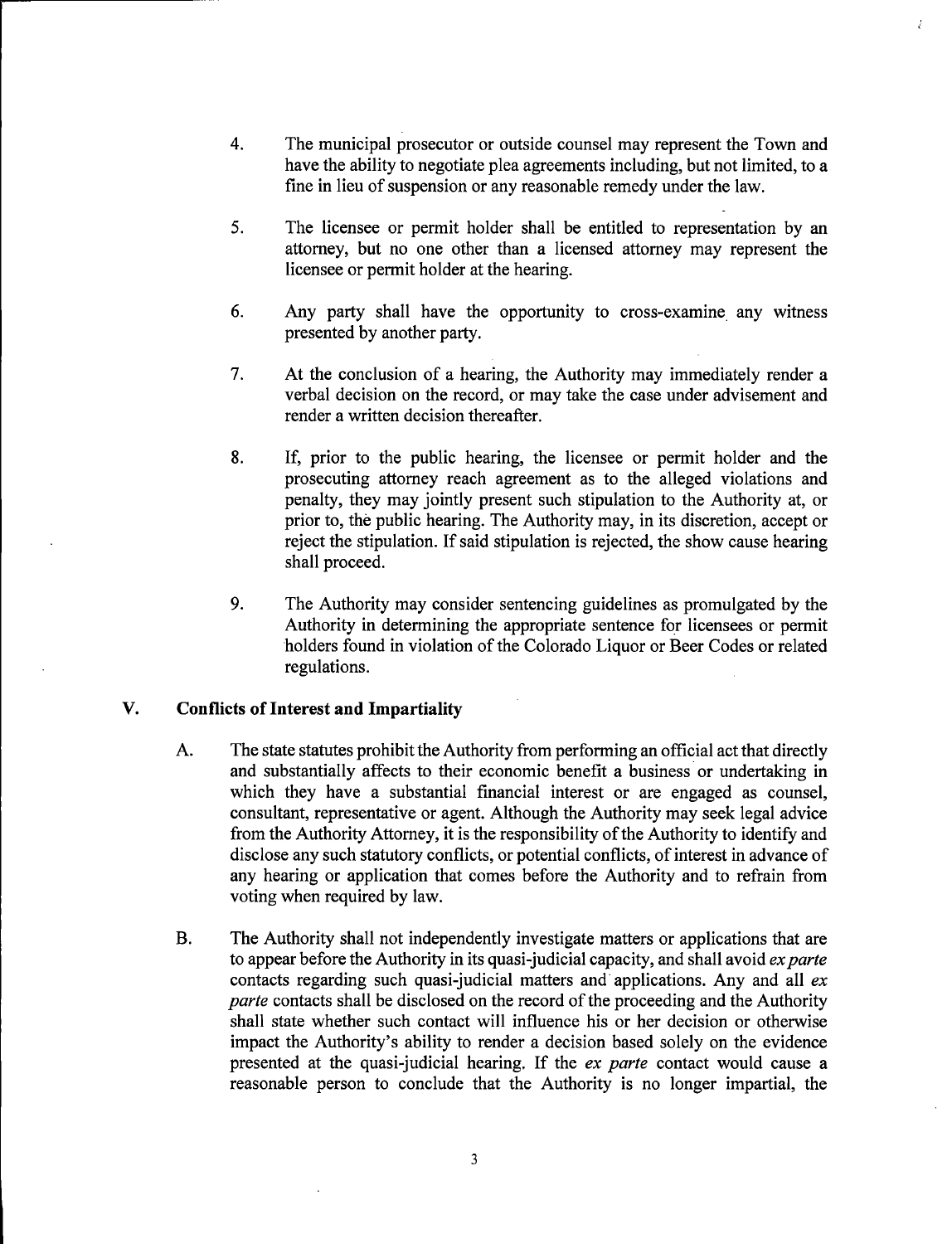Authority shall recuse himself or herself, not participate in the quasi-judicial hearing.

#### VI. Approvals

The above Bylaws for the Town of Castle Rock Liquor Licensing Authority have been duly considered and reviewed, and are hereby adopted by the Authority this 8<sup>th</sup> day of January, 2019.

| ATTEST:                   | LIQUOR LICENSING, AUTHORITY: |
|---------------------------|------------------------------|
|                           |                              |
| Lisa Anderson, Town Clerk | Hearing Officer              |
|                           |                              |

Approved by Town Council this 22<sup>nd</sup> day of January, 2019.

ATTEST:

TOWN OF CASTLE ROCK

Lisa Anderson, Town Clerk Jason E. Gray, Mayor

Approved as to Form:

Elizabeth B. Allen, Authority Attomey